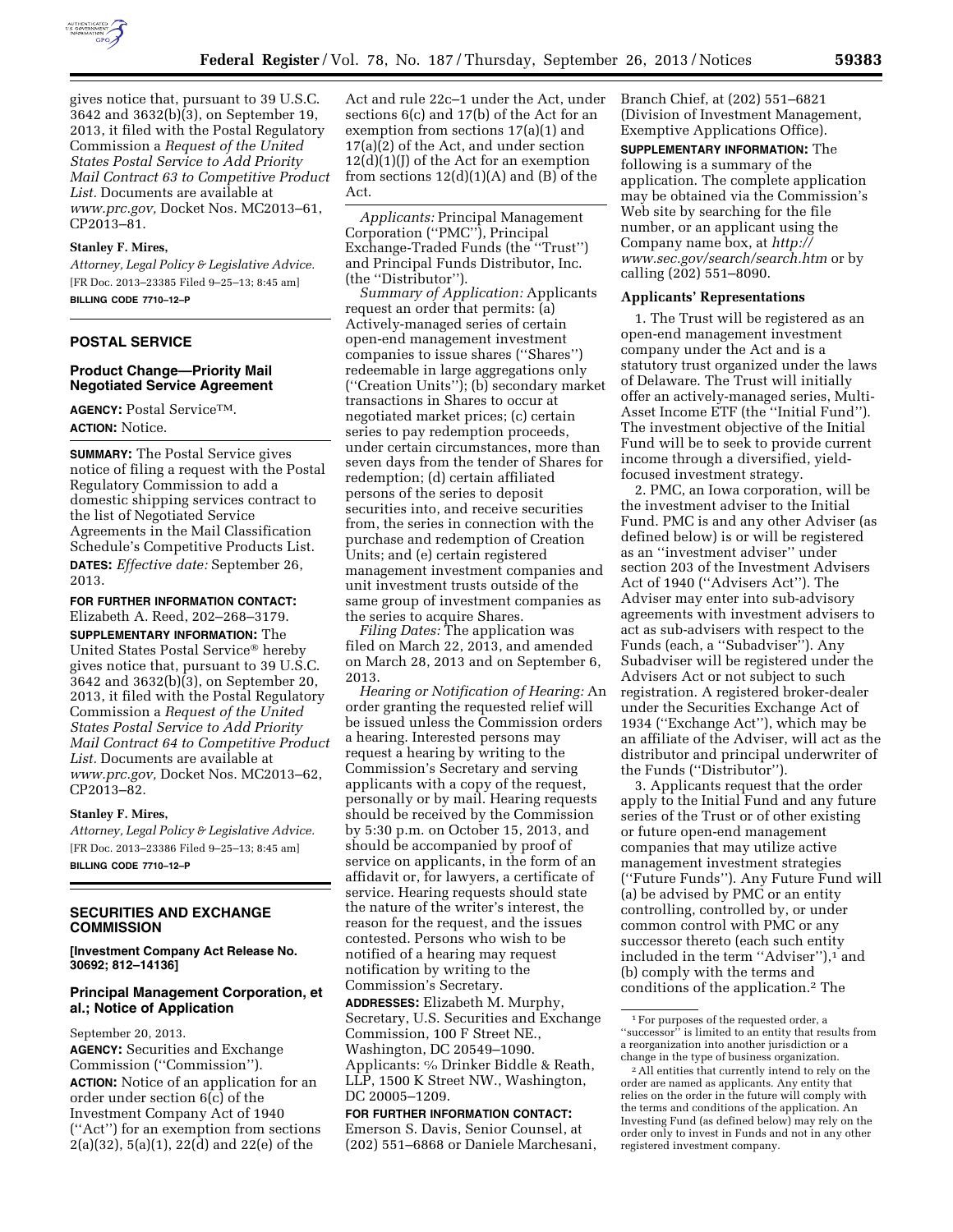Initial Fund and Future Funds together are the ''Funds''. Each Fund will operate as an actively managed exchange-traded fund ("ETF"). Each Fund will consist of a portfolio of securities (including fixed income securities and/or equity securities) and/or currencies, other assets and other positions including short sales and other short positions (''Short Positions'') traded in the U.S. and/or in non-U.S. markets (''Portfolio Positions''). To the extent consistent with other investment limitations, the Funds may invest in ETFs as well as shares of certain exchange-traded products that are not registered investment companies,3 cash and cash equivalents, mortgage- or asset-backed securities, including ''to-be-announced transactions'' (''TBA Transactions''),4 and may engage in forward commitment transactions,<sup>5</sup> forward foreign currency contracts, options contracts, futures contracts or swap agreements.6 Funds may also invest in ''Depositary Receipts''.7 A Fund will not invest in any Depositary Receipts that the Adviser, or Subadviser as applicable, deems to be illiquid or for which pricing information is not readily available. The Funds might include one or more ETFs which invest in other open-end and/or closed-end investment companies and/ or ETFs.8

4. Applicants also request that any exemptions under section  $12(d)(1)(J)$  of the Act from sections  $12(d)(1)(A)$  and (B) apply to: (1) Any Fund that is

5 In a forward commitment transaction, the buyer/ seller enters into a contract to purchase/sell, for example, specific securities for a fixed price at a future date beyond normal settlement time.

6 If a Fund invests in derivatives: (a) The Board (as defined below) periodically will review and approve (i) the Fund's use of derivatives and (ii) how the Fund's investment adviser assesses and manages risk with respect to the Fund's use of derivatives; and (b) the Fund's disclosure of its use of derivatives in its offering documents and periodic reports will be consistent with relevant Commission and staff guidance.

7 Depositary Receipts are typically issued by a financial institution, a ''depositary'', and evidence ownership in a security or pool of securities that have been deposited with the depositary. No affiliated persons of applicants, any Adviser, Subadviser or the Funds will serve as the depositary bank for any Depositary Receipts held by a Fund.

currently or subsequently part of the same ''group of investment companies'' as the Initial Fund within the meaning of section 12(d)(1)(G)(ii) of the Act as well as any principal underwriter for the Fund and any Brokers (as defined below) selling Shares of a Fund to an Investing Fund (as defined below); and (2) each management investment company or unit investment trust registered under the Act that is not part of the same ''group of investment companies'' as the Funds, and that enters into a FOF Participation Agreement (as defined below) with a Fund (such management investment companies are referred to herein as ''Investing Management Companies,'' such unit investment trusts are referred to herein as, ''Investing Trusts,'' and Investing Management Companies and Investing Trusts together are referred to herein as ''Investing Funds'').9 Investing Funds do not include the Funds.

5. Applicants anticipate that a Creation Unit will consist of at least 25,000 Shares and the price of a Share will range from \$20 to \$200. All orders to purchase Creation Units must be placed with the Distributor by or through a party (''Authorized Participant'') that has entered into a participant agreement with the Distributor and the transfer agent of the Trust with respect to the creation and redemption of Creation Units. An Authorized Participant is either: (a) a broker or dealer registered under the Exchange Act (''Broker'') or other participant in the Continuous Net Settlement System of the National Securities Clearing Corporation (''NSCC''), a clearing agency registered with the Commission and affiliated with the Depository Trust Company (''DTC''); or (b) a participant in the DTC (such participant, ''DTC Participant''). Shares of the Funds will be purchased and redeemed in Creation Units and generally on an ''in-kind'' basis. Except where the purchase or redemption will include cash under the limited circumstances specified below, purchasers will be required to purchase Creation Units by making an in-kind deposit of specified instruments (''Deposit Instruments''), and shareholders redeeming their Shares will receive an in-kind transfer of specified instruments (''Redemption Instruments'').10 On any given Business

Day<sup>11</sup>, the names and quantities of the instruments that constitute the Deposit Instruments and the names and quantities of the instruments that constitute the Redemption Instruments will be identical, and these instruments may be referred to, in the case of either a purchase or a redemption, as the ''Creation Basket.'' In addition, the Creation Basket will correspond *pro rata*  to the positions in the Fund's portfolio (including cash positions),12 except: (a) In the case of bonds, for minor differences when it is impossible to break up bonds beyond certain minimum sizes needed for transfer and settlement; (b) for minor differences when rounding is necessary to eliminate fractional shares or lots that are not tradeable round lots; 13 or (c) TBA Transactions, Short Positions or other positions that cannot be transferred in kind 14 will be excluded from the Creation Basket.15 If there is a difference between the net asset value attributable to a Creation Unit and the aggregate market value of the Creation Basket exchanged for the Creation Unit, the party conveying instruments with the lower value will pay to the other an amount in cash equal to that difference (the ''Balancing Amount'').

6. Purchases and redemptions of Creation Units may be made in whole or in part on a cash basis, rather than in kind, solely under the following circumstances: (a) To the extent there is a Balancing Amount, as described above; (b) if, on a given Business Day, the Fund announces before the open of trading that all purchases, all redemptions or all purchases and redemptions on that day will be made *entirely in cash;* (c) if, upon receiving a purchase or redemption order from an Authorized Participant, the Fund determines to require the purchase or

12The portfolio used for this purpose will be the same portfolio used to calculate the Fund's net assets value (''NAV'') for that Business Day.

13A tradeable round lot for a security will be the standard unit of trading in that particular type of security in its primary market.

14This includes instruments that can be transferred in kind only with the consent of the counterparty to the extent the Fund does not intend to seek such consents.

15Because these instruments will be excluded from the Creation Basket, their value will be reflected in the determination of the Balancing Amount (defined below).

<sup>3</sup>The Funds may invest in exchange-traded products that invest primarily in commodities or currency but otherwise operate in a manner similar to ETFs. The Funds may also invest in exchangetraded notes.

<sup>4</sup>A TBA Transaction is a method of trading mortgage-backed securities. In a TBA Transaction, the buyer and seller agree upon general trade parameters such as agency, settlement date, par amount and price. The actual pools delivered generally are determined two days prior to the settlement date.

<sup>8</sup> In no case, however, will such a Fund rely on the exemption from section 12(d)(1) being requested in the application.

<sup>9</sup>Applicants anticipate that there may be Investing Funds that are not part of the same group of investment companies as the Funds, but are subadvised by an Adviser.

<sup>10</sup>The Funds must comply with the federal securities laws in accepting Deposit Instruments and satisfying redemptions with Redemption Instruments, including that the Deposit Instruments

and Redemption Instruments are sold in transactions that would be exempt from registration under the Securities Act of 1933 (''Securities Act''). In accepting Deposit Instruments and satisfying redemptions with Redemption Instruments that are restricted securities eligible for resale pursuant to rule 144A under the Securities Act, the Funds will comply with the conditions of rule 144A.

<sup>11</sup> ''Business Day'' is defined to include any day that the Trust is open for business as required by section 22(e) of the Act.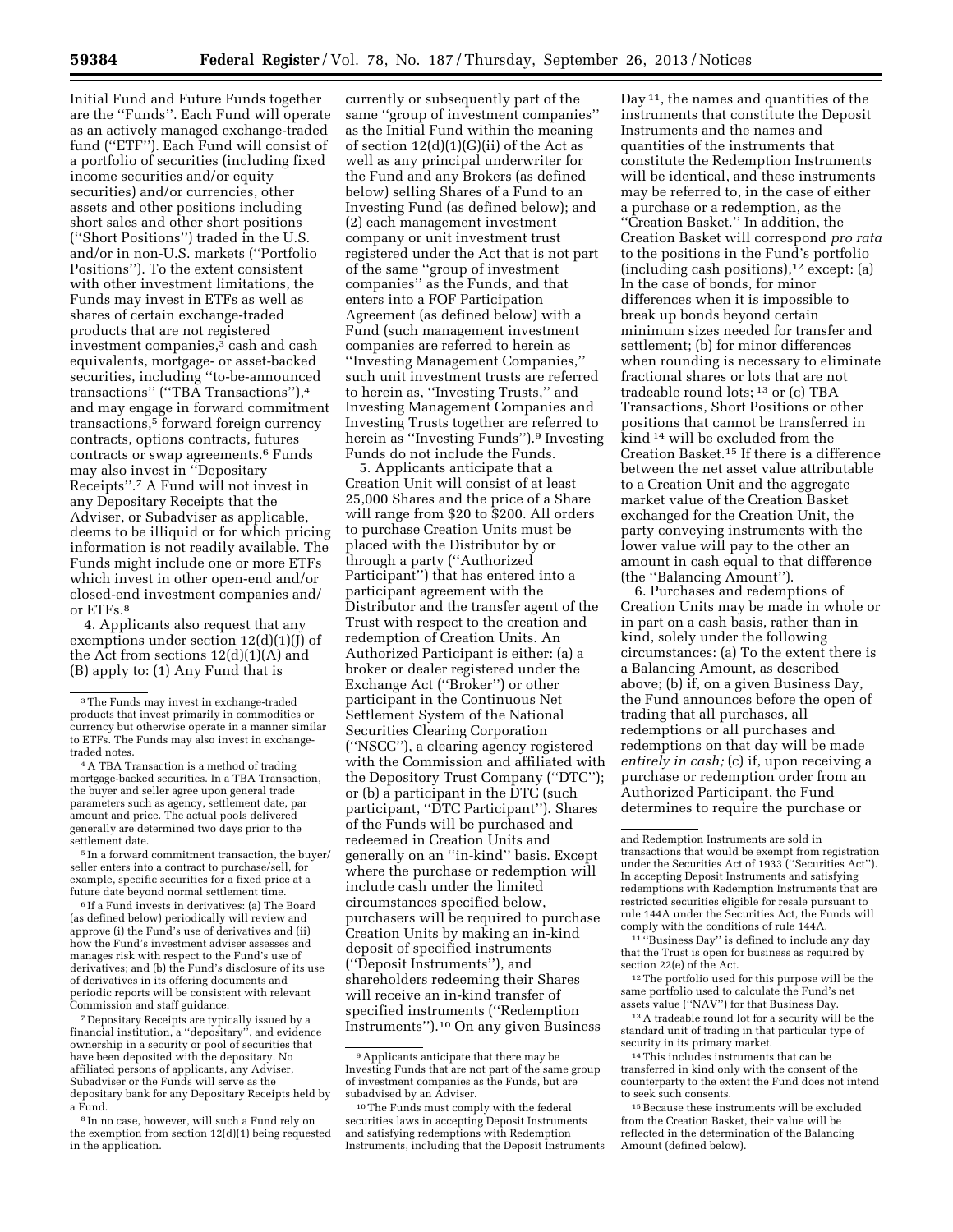redemption, as applicable, to be made *entirely in cash;* 16 (d) if, on a given Business Day, the Fund requires all Authorized Participants purchasing or redeeming Shares on that day to deposit or receive (as applicable) cash *in lieu* of some or all of the Deposit Instruments or Redemption Instruments, respectively, solely because: (i) such instruments are not eligible for transfer through either the NSCC Process or DTC Process; or (ii) in the case of Funds holding non-U.S. investments (''Global Funds''), such instruments are not eligible for trading due to local trading restrictions, local restrictions on securities transfers, or other similar circumstances; or (e) if the Fund permits an Authorized Participant to deposit or receive (as applicable) cash *in lieu* of some or all of the Deposit Instruments or Redemption Instruments, respectively, solely because: (i) such instruments are, in the case of the purchase of a Creation Unit, not available in sufficient quantity; (ii) such instruments are not eligible for trading by an Authorized Participant or the investor on whose behalf the Authorized Participant is acting; or (iii) a holder of Shares of a Global Fund would be subject to unfavorable income tax treatment if the holder receives redemption proceeds in kind.17

7. Each Business Day, before the open of trading on the national securities exchange, as defined in section 2(a)(26) of the Act (''Stock Exchange''), upon which its Shares are listed and traded, the Fund will cause to be published through the NSCC the names and quantities of the instruments comprising the Creation Basket, as well as the estimated Balancing Amount (if any), for that day. The published Creation Basket will apply until a new Creation Basket is announced on the following Business Day, and there will be no intraday changes to the Creation Basket, except to correct errors in the published Creation Basket. The Stock Exchange will disseminate every 15 seconds throughout the trading day through the facilities of the Consolidated Tape

Association an amount representing, on a per Share basis, the sum of the current value of the Portfolio Positions that were publicly disclosed prior to the commencement of trading in Shares on the Stock Exchange.

8. An investor purchasing or redeeming a Creation Unit from a Fund may be charged a fee (''Transaction Fee'') to protect existing shareholders of the Funds from the dilutive costs associated with the purchase and redemption of Creation Units.18 All orders to purchase Creation Units will be placed with the Distributor by or through an Authorized Participant and the Distributor will transmit all purchase orders to the relevant Fund. The Distributor will be responsible for delivering a prospectus (''Prospectus'') to those persons purchasing Creation Units and for maintaining records of both the orders placed with it and the confirmations of acceptance furnished by it.

9. Shares will be listed and traded at negotiated prices on the Stock Exchange and traded in the secondary market. Applicants expect that the Stock Exchange market makers (''Market Makers'') will be assigned to Shares. The price of Shares trading on the Stock Exchange will be based on a current bid/offer market. Transactions involving the purchases and sales of Shares on the Stock Exchange will be subject to customary brokerage commissions and charges.

10. Applicants expect that purchasers of Creation Units will include arbitrageurs. Market Makers, acting in their unique role to provide a fair and orderly secondary market for Shares, also may purchase Creation Units for use in their own market making activities.19 Applicants expect that secondary market purchasers of Shares will include both institutional and retail investors.20 Applicants expect that

19Unlike on other Stock Exchanges where a Market Maker may oversee trading in shares, on NASDAQ numerous Market Makers buy and sell Shares for their own accounts on a regular basis. If Shares are listed on NASDAQ, two or more Market Makers will be registered in Shares and required to make a continuous two-sided market or face regulatory sanctions. No Market Maker will be an affiliated person, or an affiliated person of an affiliated person, of the Funds, except within the meaning of section 2(a)(3)(A) or (C) of the Act due to ownership of Shares.

20Shares will be registered in book-entry form only. DTC or its nominee will be the record or registered owner of all outstanding Shares.

arbitrage opportunities created by the ability to continually purchase or redeem Creation Units at their NAV should ensure that the Shares will not trade at a material discount or premium in relation to their NAV.

11. Shares may be redeemed only if tendered in Creation Units. Redemption requests must be placed by or through an Authorized Participant. As discussed above, redemptions of Creation Units will generally be made on an in-kind basis, subject to certain specified exceptions under which redemptions may be made in whole or in part on a cash basis, and will be subject to a Transaction Fee.

12. Neither the Trust nor any Fund will be marketed or otherwise held out as a ''mutual fund.'' Instead, each Fund will be marketed as an "activelymanaged exchange-traded fund.'' Any advertising material where features of obtaining, buying or selling Creation Units are described or where there is reference to redeemability will prominently disclose that Shares are not individually redeemable and that owners of Shares may acquire Shares from a Fund and tender those Shares for redemption to a Fund in Creation Units only.

13. The Funds' Web site, which will be publicly available prior to the public offering of Shares, will include the Prospectus and additional quantitative information updated on a daily basis, including, on a per Share basis for each Fund, the prior Business Day's NAV and the market closing price or mid-point of the bid/ask spread at the time of the calculation of such NAV (''Bid/Ask Price''), and a calculation of the premium or discount of the market closing price or Bid/Ask Price against such NAV. On each Business Day, before commencement of trading in Shares on the Stock Exchange, the Fund will disclose on its Web site the identities and quantities of the Portfolio Positions held by the Fund that will form the basis for the Fund's calculation of NAV at the end of the Business Day.21

## *Applicants' Legal Analysis*

1. Applicants request an order under section 6(c) of the Act for an exemption from sections  $2(a)(32)$ ,  $5(a)(1)$ ,  $22(d)$  and 22(e) of the Act and rule 22c-1 under the Act, under sections 6(c) and 17(b) of the

Beneficial ownership of Shares will be shown on the records of DTC or DTC Participants.

<sup>16</sup> In determining whether a particular Fund will sell or redeem Creation Units entirely on a cash or in-kind basis (whether for a given day or a given order), the key consideration will be the benefit that would accrue to the Fund and its investors. Purchases of Creation Units either on an all cash basis or in-kind are expected to be neutral to the Funds from a tax perspective. In contrast, cash redemptions typically require selling Portfolio Positions, which may result in adverse tax consequences for the remaining Fund shareholders that would not occur with an in-kind redemption. As a result, tax considerations may warrant in-kind redemptions.

<sup>&</sup>lt;sup>17</sup> A "custom order" is any purchase or redemption of Shares made in whole or in part on a cash basis in reliance on clause (e)(i) or (e)(ii).

<sup>18</sup>Where a Fund permits an in-kind purchaser or redeemer to deposit or receive cash in lieu of one or more Deposit or Redemption Instruments, the purchaser or redeemer may be assessed a higher Transaction Fee to offset the transaction cost to the Fund of buying or selling those particular Deposit or Redemption Instruments.

<sup>21</sup>Applicants note that under accounting procedures followed by the Funds, trades made on the prior Business Day will be booked and reflected in NAV on the current Business Day. Accordingly, the Funds will be able to disclose at the beginning of the Business Day the portfolio that will form the basis for the NAV calculation at the end of the Business Day.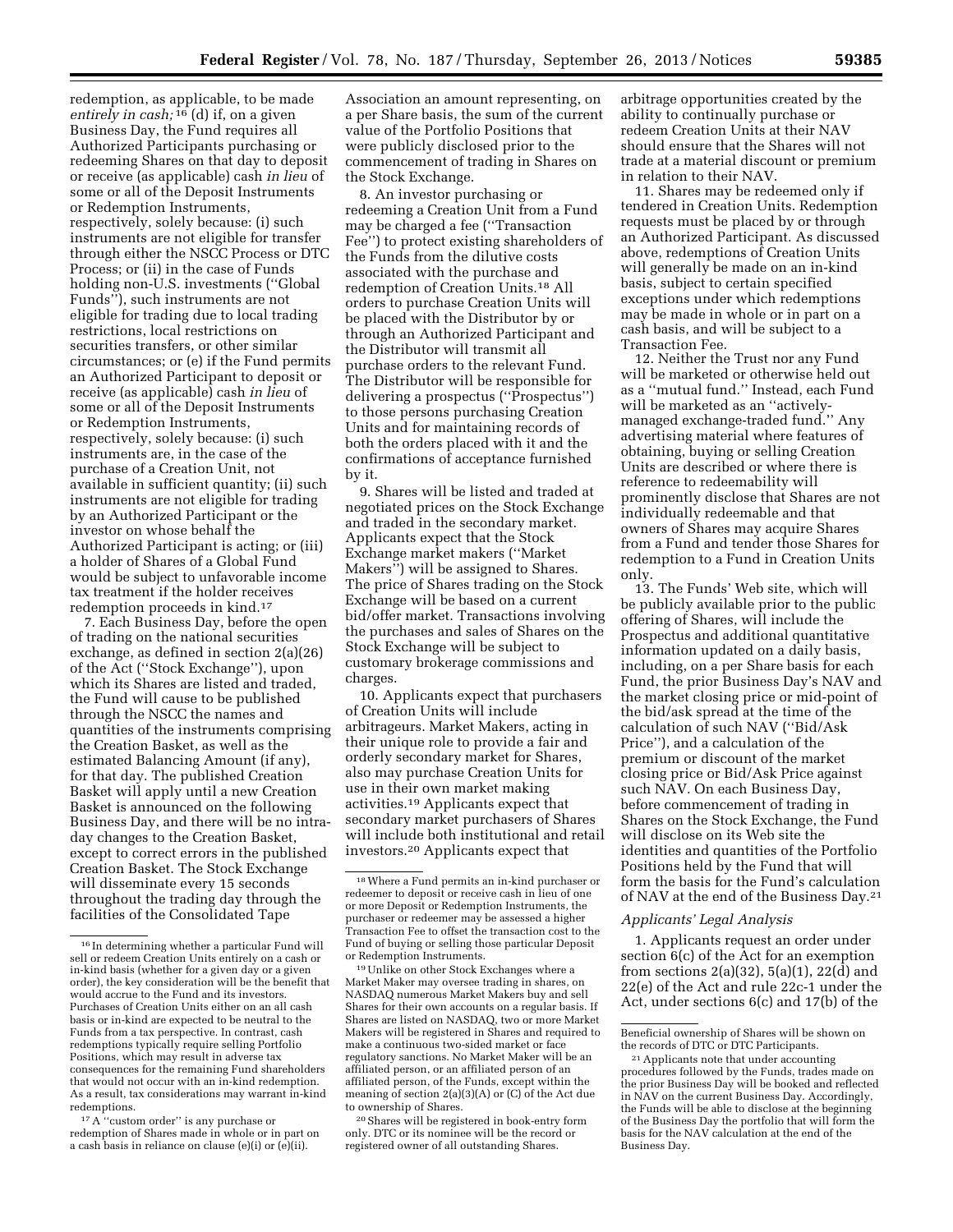Act for an exemption from sections  $17(a)(1)$  and  $17(a)(2)$  of the Act, and under section  $12(d)(1)(J)$  of the Act for an exemption from sections  $12(d)(1)(A)$ and (B) of the Act.

2. Section 6(c) of the Act provides that the Commission may exempt any person, security, or transaction, or any class of persons, securities or transactions from any provisions of the Act, if and to the extent that such exemption is necessary or appropriate in the public interest and consistent with the protection of investors and the purposes fairly intended by the policy and provisions of the Act. Section 17(b) of the Act authorizes the Commission to exempt a proposed transaction from section 17(a) of the Act if evidence establishes that the terms of the transaction, including the consideration to be paid or received, are reasonable and fair and do not involve overreaching on the part of any person concerned, and the proposed transaction is consistent with the policies of the registered investment company and the general provisions of the Act. Section 12(d)(1)(J) of the Act provides that the Commission may exempt any person, security, or transaction, or any class or classes of persons, securities or transactions, from any provision of section 12(d)(1) if the exemption is consistent with the public interest and the protection of investors.

#### *Sections 5(a)(1) and 2(a)(32) of the Act*

3. Section 5(a)(1) of the Act defines an ''open-end company'' as a management investment company that is offering for sale or has outstanding any redeemable security of which it is the issuer. Section 2(a)(32) of the Act defines a redeemable security as any security, other than short-term paper, under the terms of which the holder, upon its presentation to the issuer, is entitled to receive approximately a proportionate share of the issuer's current net assets, or the cash equivalent. Because Shares will not be individually redeemable, applicants request an order that would permit the Trust and any Fund to register as an open-end management investment company and redeem Shares in Creation Units only. Applicants state that investors may purchase Shares in Creation Units from each Fund and redeem Creation Units from each Fund. Applicants further state that because the market price of Creation Units will be disciplined by arbitrage opportunities, investors should be able to sell Shares in the secondary market at prices that do not vary materially from their NAV.

## *Section 22(d) of the Act and Rule 22c– 1 Under the Act*

4. Section 22(d) of the Act, among other things, prohibits a dealer from selling a redeemable security that is currently being offered to the public by or through a principal underwriter, except at a current public offering price described in the prospectus. Rule 22c– 1 under the Act generally requires that a dealer selling, redeeming, or repurchasing a redeemable security do so only at a price based on its NAV. Applicants state that secondary market trading in Shares will take place at negotiated prices, not at a current offering price described in the Prospectus, and not at a price based on NAV. Thus, purchases and sales of Shares in the secondary market will not comply with section 22(d) of the Act and rule 22c–1 under the Act. Applicants request an exemption under section 6(c) from these provisions, to permit Shares to trade at negotiated prices.

5. Applicants assert that the concerns sought to be addressed by section 22(d) of the Act and rule 22c-1 under the Act with respect to pricing are equally satisfied by the proposed method of pricing Shares. Applicants maintain that while there is little legislative history regarding section 22(d), its provisions, as well as those of rule 22c–1, appear to have been designed to (a) prevent dilution caused by certain risklesstrading schemes by principal underwriters and contract dealers, (b) prevent unjust discrimination or preferential treatment among buyers resulting from sales at different prices, and (c) assure an orderly distribution system of investment company shares by eliminating price competition from Brokers offering shares at less than the published sales price and repurchasing shares at more than the published redemption price.

6. Applicants believe that none of these purposes will be thwarted by permitting Shares to trade in the secondary market at negotiated prices. Applicants state that (a) secondary market trading in Shares does not involve the Funds as parties and cannot result in dilution of an investment in Shares, and (b) to the extent different prices exist during a given trading day, or from day to day, such variances occur as a result of third-party market forces, such as supply and demand. Therefore, applicants assert that secondary market transactions in Shares will not lead to discrimination or preferential treatment among purchasers. Finally, applicants contend that the proposed distribution system will be orderly because arbitrage

activity should ensure that the differences between the market price of Shares and their NAV remain immaterial.

#### *Section 22(e) of the Act*

7. Section 22(e) of the Act generally prohibits a registered investment company from suspending the right of redemption or postponing the date of payment of redemption proceeds for more than seven days after the tender of a security for redemption. Applicants observe that settlement of redemptions of Creation Units of Global Funds is contingent not only on the settlement cycle of the U.S. securities markets but also on the delivery cycles present in foreign markets in which those Funds invest. Applicants have been advised that, under certain circumstances, the delivery cycles for transferring Portfolio Positions to redeeming investors, coupled with local market holiday schedules, will require a delivery process of up to 14 calendar days. Applicants therefore request relief from section 22(e) in order to provide payment or satisfaction of redemptions within the maximum number of calendar days required for such payment or satisfaction in the principal local markets where transactions in the Portfolio Positions of each Global Fund customarily clear and settle, but in all cases no later than 14 calendar days following the tender of a Creation Unit.22

8. Applicants submit that Congress adopted section 22(e) to prevent unreasonable, undisclosed or unforeseen delays in the actual payment of redemption proceeds. Applicants state that allowing redemption payments for Creation Units of a Fund to be made within a maximum of 14 calendar days will not lead to unreasonable, undisclosed or unforeseen delays in the redemption process and would not be inconsistent with the spirit and intent of section 22(e). Applicants state the statement of additional information (''SAI'') will disclose those local holidays (over the period of at least one year following the date of the SAI), if any, that are expected to prevent the delivery of redemption proceeds in seven calendar days and the maximum number of days, up to 14 calendar days, needed to deliver the proceeds for each affected Global Fund. Except as disclosed in the SAI for a Future Fund, deliveries of

<sup>22</sup>Applicants acknowledge that no relief obtained from the requirements of section 22(e) will affect any obligations that they have under rule 15c6–1 under the Exchange Act. Rule 15c6–1 requires that most securities transactions be settled within three business days of the trade date.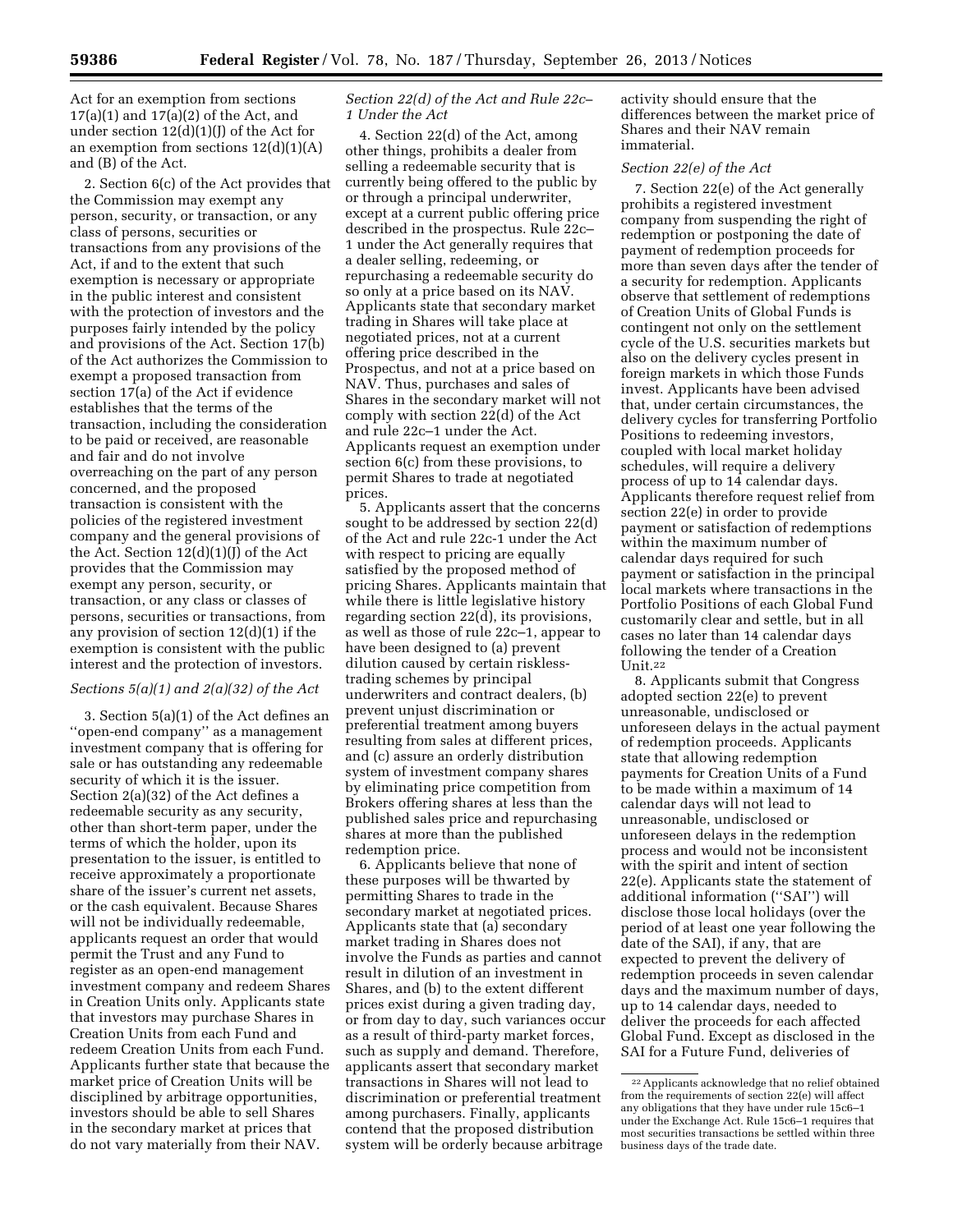redemption proceeds for Global Funds are expected to be made within seven days. Applicants are not seeking relief from section 22(e) with respect to Global Funds that do not effect redemptions inkind.

## *Section 12(d)(1) of the Act*

9. Section 12(d)(1)(A) of the Act prohibits a registered investment company from acquiring securities of an investment company if the securities represent more than 3% of the total outstanding voting stock of the acquired company, more than 5% of the total assets of the acquiring company, or, together with the securities of any other investment companies, more than 10% of the total assets of the acquiring company. Section 12(d)(1)(B) of the Act prohibits a registered open-end investment company, its principal underwriter, or any other broker or dealer from selling its shares to another investment company if the sale will cause the acquiring company to own more than 3% of the acquired company's voting stock, or if the sale will cause more than 10% of the acquired company's voting stock to be owned by investment companies generally.

10. Applicants request relief to permit Investing Funds to acquire Shares in excess of the limits in section  $12(d)(l)(A)$ of the Act and to permit the Funds, their principal underwriters and any Brokers to sell Shares to Investing Funds in excess of the limits in section 12(d)(l)(B) of the Act. Applicants submit that the proposed conditions to the requested relief are designed to address the concerns underlying the limits in section 12(d)(1), which include concerns about undue influence, excessive layering of fees and overly complex structures.

11. Applicants submit that their proposed conditions address the concerns regarding the potential for undue influence. To limit the control that an Investing Fund may have over a Fund, applicants propose a condition prohibiting the adviser of an Investing Management Company (''Investing Fund Adviser''), sponsor of an Investing Trust (''Sponsor''), any person controlling, controlled by, or under common control with the Investing Fund Adviser or Sponsor, and any investment company or issuer that would be an investment company but for sections 3(c)(l) or 3(c)(7) of the Act that is advised or sponsored by the Investing Fund Adviser, the Sponsor, or any person controlling, controlled by, or under common control with the Investing Fund Adviser or Sponsor (''Investing Fund's Advisory Group'') from

controlling (individually or in the aggregate) a Fund within the meaning of section 2(a)(9) of the Act. The same prohibition would apply to any subadviser to an Investing Management Company (''Investing Fund Subadviser''), any person controlling, controlled by, or under common control with the Investing Fund Subadviser, and any investment company or issuer that would be an investment company but for sections 3(c)(l) or 3(c)(7) of the Act (or portion of such investment company or issuer) advised or sponsored by the Investing Fund Subadviser or any person controlling, controlled by or under common control with the Investing Fund Subadviser (''Investing Fund's Subadvisory Group'').

12. Applicants propose a condition to ensure that no Investing Fund or Investing Fund Affiliate 23 (except to the extent it is acting in its capacity as an investment adviser to a Fund) will cause a Fund to purchase a security in an offering of securities during the existence of an underwriting or selling syndicate of which a principal underwriter is an Underwriting Affiliate (''Affiliated Underwriting''). An ''Underwriting Affiliate'' is a principal underwriter in any underwriting or selling syndicate that is an officer, director, member of an advisory board, Investing Fund Adviser, Investing Fund Subadviser, employee or Sponsor of the Investing Fund, or a person of which any such officer, director, member of an advisory board, Investing Fund Adviser or Investing Fund Subadviser, employee or Sponsor is an affiliated person. An Underwriting Affiliate does not include any person whose relationship to the Fund is covered by section 10(f) of the Act.

13. Applicants propose several conditions to address the concerns regarding layering of fees and expenses. Applicants note that the board of directors or trustees of any Investing Management Company, including a majority of the directors or trustees who are not ''interested persons'' within the meaning of section 2(a)(19) of the Act (''disinterested directors or trustees''), will be required to find that the advisory fees charged under the contract are based on services provided that will be in addition to, rather than duplicative

of, services provided under the advisory contract of any Fund in which the Investing Management Company may invest. In addition, an Investing Fund Adviser, trustee of an Investing Trust (''Trustee'') or Sponsor, as applicable, will waive fees otherwise payable to it by the Investing Fund in an amount at least equal to any compensation (including fees received pursuant to any plan adopted by a Fund under rule 12b– 1 under the Act) received from a Fund by the Investing Fund Adviser, Trustee or Sponsor or an affiliated person of the Investing Fund Adviser, Trustee or Sponsor, other than any advisory fees paid to the Investing Fund Adviser, Trustee or Sponsor or its affiliated person by a Fund, in connection with the investment by the Investing Fund in the Fund. Applicants also propose a condition to prevent any sales charges or service fees on shares of an Investing Fund from exceeding the limits applicable to a fund of funds set forth in NASD Conduct Rule 2830.24

14. Applicants submit that the proposed arrangement will not create an overly complex fund structure. Applicants note that a Fund will be prohibited from acquiring securities of any investment company or company relying on sections  $3(c)(1)$  or  $3(c)(7)$  of the Act in excess of the limits contained in section 12(d)(1)(A) of the Act, except to the extent that the Fund (a) receives securities of another investment company as a dividend or as a result of a plan of reorganization of a company (other than a plan devised for the purpose of evading section 12(d)(1) of the Act) or (b) acquires (or is deemed to have acquired) securities of another investment company pursuant to exemptive relief from the Commission permitting such Fund to (i) acquire securities of one or more investment companies for short-term cash management purposes or (ii) engage in interfund borrowing and lending transactions.

15. To ensure that the Investing Funds understand and comply with the terms and conditions of the requested order, any Investing Fund that intends to invest in a Fund in reliance on the requested order will be required to enter into a participation agreement (''FOF Participation Agreement'') with the Fund. The FOF Participation Agreement will include an acknowledgment from the Investing Fund that it may rely on the order only to invest in the Funds

<sup>23</sup>An ''Investing Fund Affiliate'' is defined as the Investing Fund Adviser, Investing Fund Subadviser, Sponsor, promoter and principal underwriter of an Investing Fund, and any person controlling, controlled by or under common control with any of these entities. A ''Fund Affiliate'' is defined as an investment adviser, promoter or principal underwriter of a Fund and any person controlling, controlled by or under common control with any of these entities.

<sup>24</sup>Any references to NASD Conduct Rule 2830 include any successor or replacement rule to NASD Conduct Rule 2830 that may be adopted by the Financial Industry Regulatory Authority.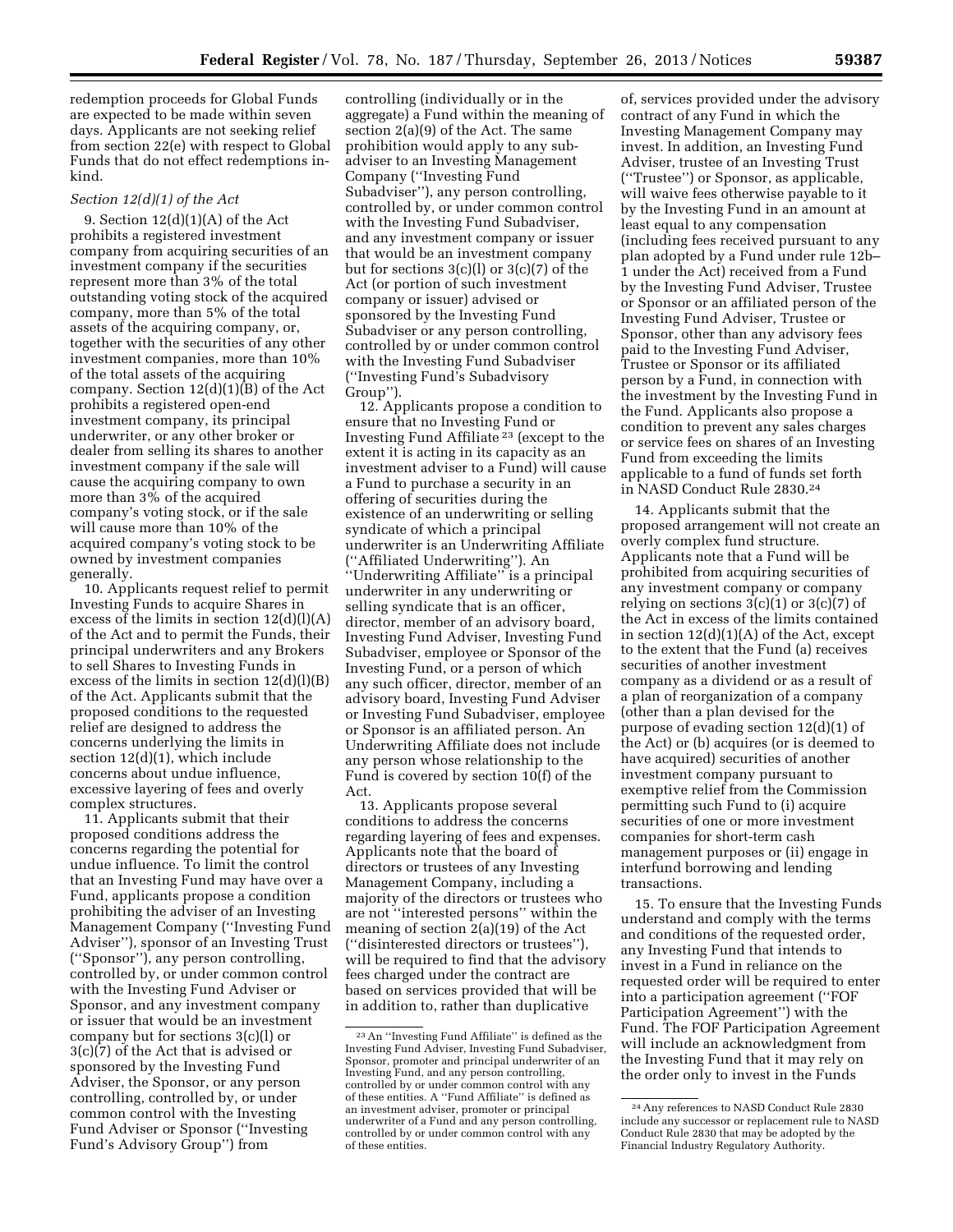and not in any other investment company.

# *Sections 17(a)(1) and (2) of the Act*

16. Section 17(a) of the Act generally prohibits an affiliated person of a registered investment company, or an affiliated person of such a person (''second tier affiliate''), from selling any security to or purchasing any security from the company. Section 2(a)(3) of the Act defines ''affiliated person'' to include any person directly or indirectly owning, controlling, or holding with power to vote, 5% or more of the outstanding voting securities of the other person and any person directly or indirectly controlling, controlled by, or under common control with, the other person. Section 2(a)(9) of the Act defines ''control'' as the power to exercise a controlling influence over the management or policies of a company and provides that a control relationship will be presumed where one person owns more than 25% of another person's voting securities. Each Fund may be deemed to be controlled by an Adviser and hence affiliated persons of each other. In addition, the Funds may be deemed to be under common control with any other registered investment company (or series thereof) advised by an Adviser (an ''Affiliated Fund'').

17. Applicants request an exemption under sections 6(c) and 17(b) of the Act from sections  $17(a)(1)$  and  $17(a)(2)$  of the Act to permit in-kind purchases and redemptions of Creation Units by persons that are affiliated persons or second tier affiliates of the Funds solely by virtue of one or more of the following: (a) Holding 5% or more, or in excess of 25% of the outstanding Shares of one or more Funds; (b) having an affiliation with a person with an ownership interest described in (a); or (c) holding 5% or more, or more than 25% of the Shares of one or more Affiliated Funds.25 Applicants also request an exemption in order to permit a Fund to sell its Shares to, and purchase its Shares from, an Investing Fund and to engage in any accompanying in-kind transactions with certain Investing Funds of which the Funds are affiliated persons or a secondtier affiliates.26

18. Applicants assert that no useful purpose would be served by prohibiting such affiliated persons from making inkind purchases or in-kind redemptions of Shares of a Fund in Creation Units. Both the deposit procedures for in-kind purchases of Creation Units and the redemption procedures for in-kind redemptions will be effected in exactly the same manner for all purchases and redemptions, regardless of size or number. Absent the circumstances discussed in section I.E.1.a of the application, on each Business Day the Deposit Instruments and Redemption Instruments available for a Fund will be the same for all purchasers and redeemers, respectively, and will correspond *pro rata* to the Fund's Portfolio Positions. Applicants state that the method of valuing Portfolio Positions held by a Fund is the same as that used for calculating the value of inkind purchases or redemptions and therefore, creates no opportunity for affiliated persons or the applicants to effect a transaction detrimental to other holders of Shares of that Fund. Applicants note that any consideration paid for the purchase or redemption of Shares directly from a Fund (including for any affiliated person and including any Investing Fund) will be based on the NAV of the Fund in accordance with policies and procedures set forth in the Fund's registration statement.27 Applicants do not believe that in-kind purchases and redemptions will result in abusive self-dealing or overreaching of the Fund.

19. Applicants also submit that the sale of Shares to and redemption of Shares from an Investing Fund meets the standards for relief under sections 17(b) and 6(c) of the Act. Applicants also state that the proposed transactions are consistent with the general purposes of the Act and appropriate in the public interest.

## **Applicants' Conditions**

Applicants agree that any order of the Commission granting the requested

27Applicants acknowledge that the receipt of compensation by (a) an affiliated person of an Investing Fund, or an affiliated person of such person, for the purchase by the Investing Fund of Shares of a Fund or (b) an affiliated person of a Fund, or an affiliated person of such person, for the sale by the Fund of its Shares to an Investing Fund, may be prohibited by section 17(e)(1) of the Act. The FOF Participation Agreement also will include this acknowledgment.

relief will be subject to the following conditions:

*A. Actively-Managed Exchange-Traded Fund Relief* 

1. As long as a Fund operates in reliance on the requested order, the Shares of the Fund will be listed on a Stock Exchange.

2. Neither the Trust nor any Fund will be advertised or marketed as an openend investment company or a mutual fund. Any advertising material that describes the purchase or sale of Creation Units or refers to redeemability will prominently disclose that the Shares are not individually redeemable and that owners of the Shares may acquire those Shares from the Fund and tender those Shares for redemption to the Fund in Creation Units only.

3. The Web site for the Funds, which is and will be publicly accessible at no charge, will contain, on a per Share basis, for each Fund the prior Business Day's NAV and the market closing price or Bid/Ask Price, and a calculation of the premium or discount of the market closing price or Bid/Ask Price against such NAV.

4. On each Business Day, before commencement of trading in Shares on the Stock Exchange, the Fund will disclose on its Web site the identities and quantities of the Portfolio Positions held by the Fund that will form the basis for the Fund's calculation of NAV at the end of the Business Day.

5. The Adviser or any Subadviser, directly or indirectly, will not cause any Authorized Participant (or any investor on whose behalf an Authorized Participant may transact with the Fund) to acquire any Deposit Instrument for the Fund through a transaction in which the Fund could not engage directly.

6. The requested relief to permit ETF operations will expire on the effective date of any Commission rule under the Act that provides relief permitting the operation of actively managed exchange-traded funds.

#### *B. Section 12(d)(1) Relief*

1. The members of the Investing Fund's Advisory Group will not control (individually or in the aggregate) a Fund within the meaning of section 2(a)(9) of the Act. The members of the Investing Fund's Subadvisory Group will not control (individually or in the aggregate) a Fund within the meaning of section 2(a)(9) of the Act. If, as a result of a decrease in the outstanding voting securities of a Fund, the Investing Fund's Advisory Group or the Investing Fund's Subadvisory Group, each in the aggregate, becomes a holder of more than 25 percent of the outstanding

 $^{\rm 25}$  Applicants are not seeking relief from section 17(a) for, and the requested relief will not apply to, transactions where a Fund could be deemed an affiliated person, or an affiliated person of an affiliated person, of an Investing Fund because an investment adviser to the Funds is also an investment adviser to an Investing Fund.

<sup>26</sup>Applicants expect most Investing Funds will purchase Shares in the secondary market and will not purchase Creation Units directly from a Fund. To the extent that purchases and sales of Shares occur in the secondary market and not through

principal transactions directly between an Investing Fund and a Fund, relief from section 17(a) would not be necessary. However, the requested relief would apply to direct sales of Shares in Creation Units by a Fund to an Investing Fund and redemptions of those Shares. The requested relief is also intended to cover any in-kind transactions that may accompany such sales and redemptions.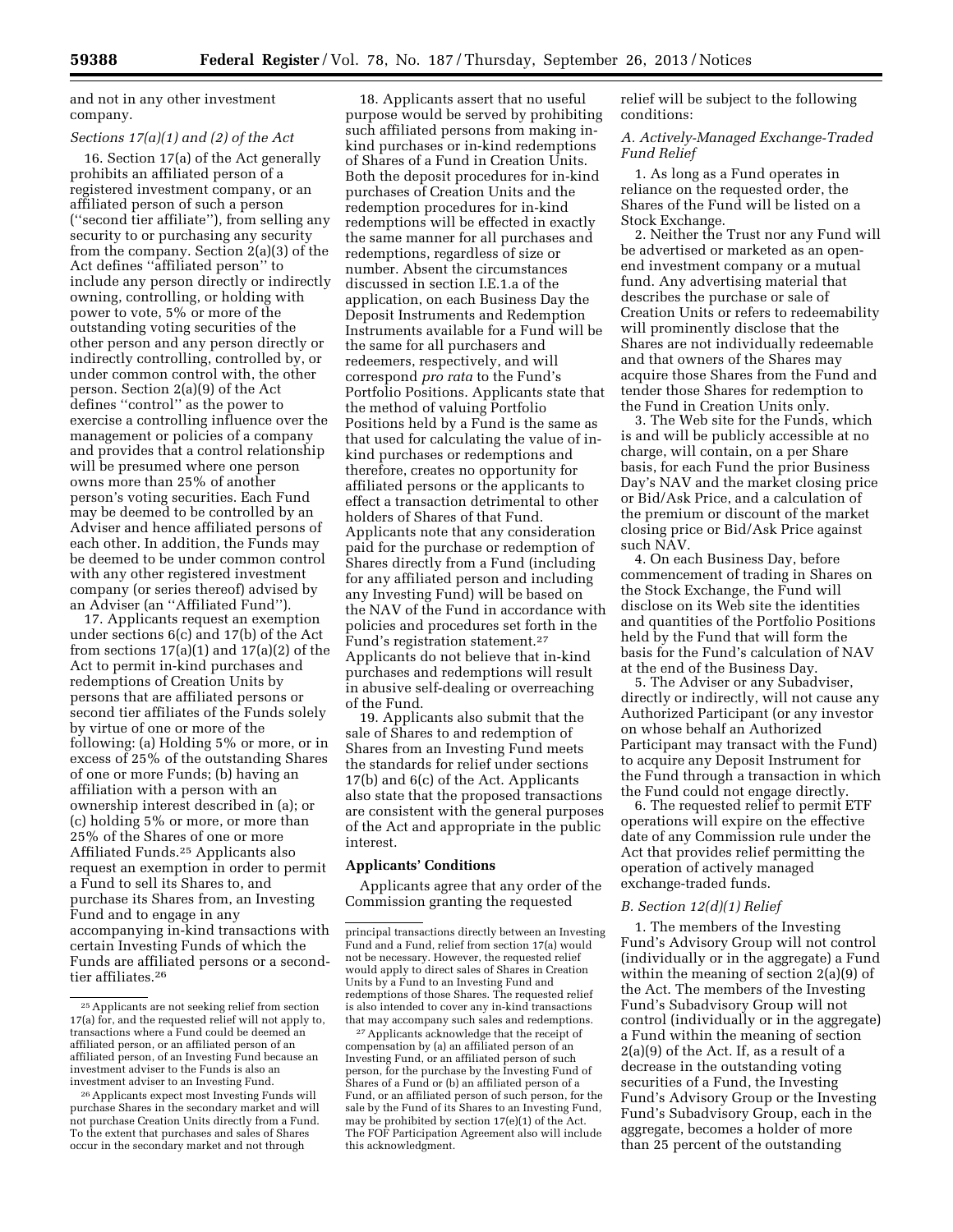voting securities of a Fund, it will vote its Shares of the Fund in the same proportion as the vote of all other holders of the Fund's Shares. This condition does not apply to the Investing Fund's Subadvisory Group with respect to a Fund for which the Investing Fund Subadviser or a person controlling, controlled by or under common control with the Investing Fund Subadviser acts as the investment adviser within the meaning of section  $2(a)(20)(A)$  of the Act.

2. No Investing Fund or Investing Fund Affiliate will cause any existing or potential investment by the Investing Fund in a Fund to influence the terms of any services or transactions between the Investing Fund or an Investing Fund Affiliate and the Fund or a Fund Affiliate.

3. The board of directors or trustees of an Investing Management Company, including a majority of the disinterested directors or trustees, will adopt procedures reasonably designed to assure that the Investing Fund Adviser and any Investing Fund Subadviser are conducting the investment program of the Investing Management Company without taking into account any consideration received by the Investing Management Company or an Investing Fund Affiliate from a Fund or a Fund Affiliate in connection with any services or transactions.

4. Once an investment by an Investing Fund in Shares of a Fund exceeds the limit in section  $12(d)(1)(A)(i)$  of the Act, the board of the Fund (''Board''), including a majority of the disinterested Board members, will determine that any consideration paid by the Fund to the Investing Fund or an Investing Fund Affiliate in connection with any services or transactions: (i) is fair and reasonable in relation to the nature and quality of the services and benefits received by the Fund; (ii) is within the range of consideration that the Fund would be required to pay to another unaffiliated entity in connection with the same services or transactions; and (iii) does not involve overreaching on the part of any person concerned. This condition does not apply with respect to any services or transactions between a Fund and its investment adviser(s), or any person controlling, controlled by or under common control with such investment adviser(s).

5. The Investing Fund Adviser, or Trustee or Sponsor, as applicable, will waive fees otherwise payable to it by the Investing Fund in an amount at least equal to any compensation (including fees received pursuant to any plan adopted by a Fund under rule 12b–1 under the Act) received from a Fund by

the Investing Fund Adviser, or Trustee or Sponsor, or an affiliated person of the Investing Fund Adviser, or Trustee or Sponsor, other than any advisory fees paid to the Investing Fund Adviser, or Trustee, or Sponsor, or its affiliated person by the Fund, in connection with the investment by the Investing Fund in the Fund. Any Investing Fund Subadviser will waive fees otherwise payable to the Investing Fund Subadviser, directly or indirectly, by the Investing Management Company in an amount at least equal to any compensation received from a Fund by the Investing Fund Subadviser, or an affiliated person of the Investing Fund Subadviser, other than any advisory fees paid to the Investing Fund Subadviser or its affiliated person by the Fund, in connection with the investment by the Investing Management Company in the Fund made at the direction of the Investing Fund Subadviser. In the event that the Investing Fund Subadviser waives fees, the benefit of the waiver will be passed through to the Investing Management Company.

6. No Investing Fund or Investing Fund Affiliate (except to the extent it is acting in its capacity as an investment adviser to a Fund) will cause a Fund to purchase a security in an Affiliated Underwriting.

7. The Board of a Fund, including a majority of the disinterested Board members, will adopt procedures reasonably designed to monitor any purchases of securities by the Fund in an Affiliated Underwriting, once an investment by an Investing Fund in the securities of the Fund exceeds the limit of section  $12(d)(1)(A)(i)$  of the Act, including any purchases made directly from an Underwriting Affiliate. The Board will review these purchases periodically, but no less frequently than annually, to determine whether the purchases were influenced by the investment by the Investing Fund in the Fund. The Board will consider, among other things: (i) Whether the purchases were consistent with the investment objectives and policies of the Fund; (ii) how the performance of securities purchased in an Affiliated Underwriting compares to the performance of comparable securities purchased during a comparable period of time in underwritings other than Affiliated Underwritings or to a benchmark such as a comparable market index; and (iii) whether the amount of securities purchased by the Fund in Affiliated Underwritings and the amount purchased directly from an Underwriting Affiliate have changed significantly from prior years. The Board will take any appropriate actions

based on its review, including, if appropriate, the institution of procedures designed to assure that purchases of securities in Affiliated Underwritings are in the best interest of shareholders of the Fund.

8. Each Fund will maintain and preserve permanently in an easily accessible place a written copy of the procedures described in the preceding condition, and any modifications to such procedures, and will maintain and preserve for a period of not less than six years from the end of the fiscal year in which any purchase in an Affiliated Underwriting occurred, the first two years in an easily accessible place, a written record of each purchase of securities in Affiliated Underwritings once an investment by an Investing Fund in the securities of the Fund exceeds the limit of section  $12(d)(1)(A)(i)$  of the Act, setting forth from whom the securities were acquired, the identity of the underwriting syndicate's members, the terms of the purchase, and the information or materials upon which the Board's determinations were made.

9. Before investing in a Fund in excess of the limits in section 12(d)(1)(A), an Investing Fund will execute a FOF Participation Agreement with the Fund stating that their respective boards of directors or trustees and their investment advisers, or Trustee and Sponsor, as applicable, understand the terms and conditions of the order, and agree to fulfill their responsibilities under the order. At the time of its investment in Shares of a Fund in excess of the limit in section  $12(d)(1)(A)(i)$ , an Investing Fund will notify the Fund of the investment. At such time, the Investing Fund will also transmit to the Fund a list of the names of each Investing Fund Affiliate and Underwriting Affiliate. The Investing Fund will notify the Fund of any changes to the list as soon as reasonably practicable after a change occurs. The Fund and the Investing Fund will maintain and preserve a copy of the order, the FOF Participation Agreement, and the list with any updated information for the duration of the investment and for a period of not less than six years thereafter, the first two years in an easily accessible place.

10. Before approving any advisory contract under section 15 of the Act, the board of directors or trustees of each Investing Management Company, including a majority of the disinterested directors or trustees, will find that the advisory fees charged under such contract are based on services provided that will be in addition to, rather than duplicative of, the services provided